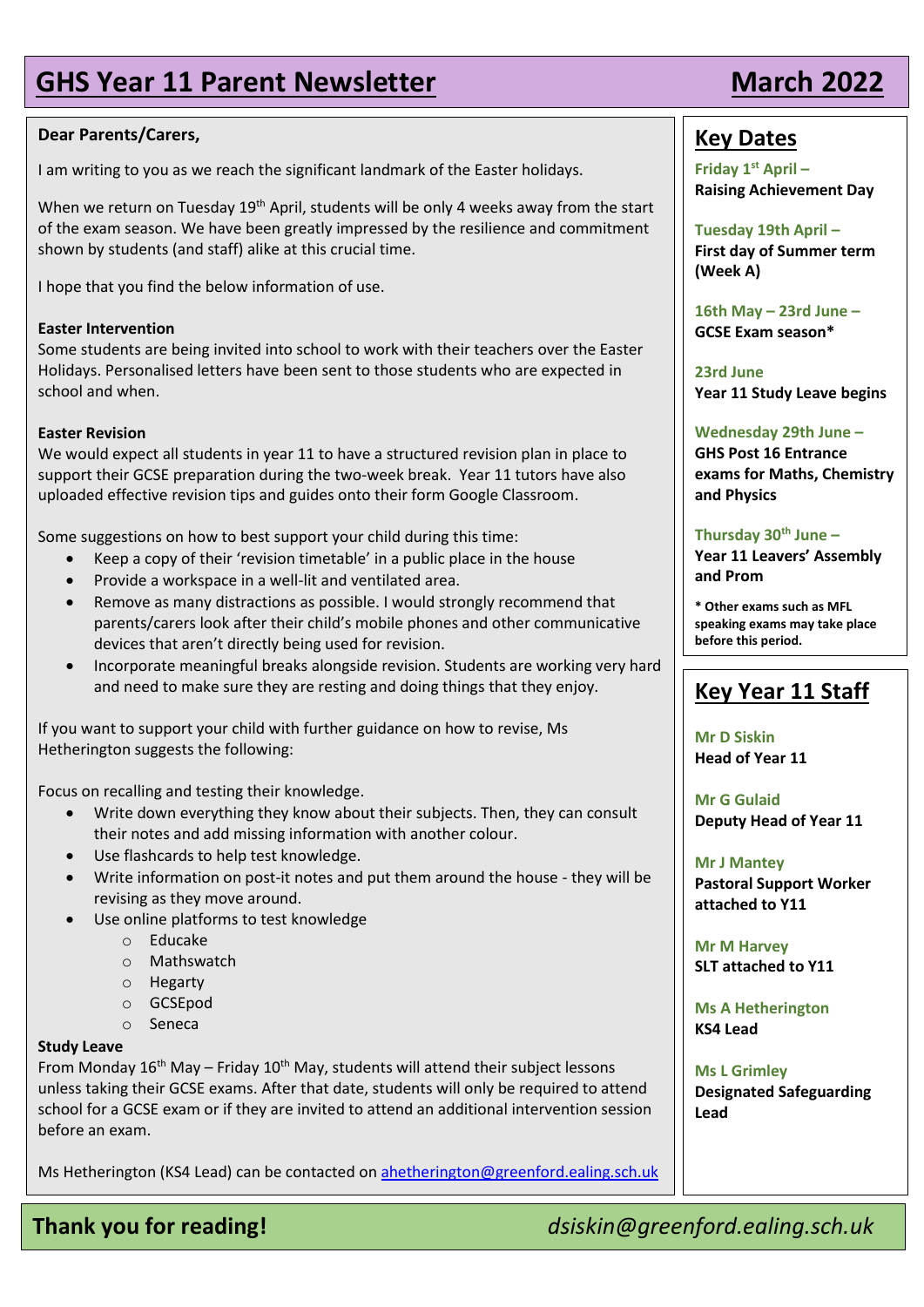# **GHS Year GHS Year 7 Parent Newsletter 11 Parent Newsletter January March 2022**

#### **Attendance, Behaviour and Uniform**

We must collectively ensure that our standards do not drop. Missed lessons at this crucial time can equate to dropped marks in the summer. Poor punctuality and incomplete uniform will continue to be sanctioned as normal. Thank you for your support with this.

Similarly, we will continue to maintain high expectations for all student's behaviour in these final weeks. The warmer weather can sometimes tempt students to engage in water fights. Any students involved in this disruptive behaviour will be sanctioned immediately.

#### **End of Year Celebrations**

We are looking forward to celebrating the Class of 2022's achievements over the last 5 years. I will be in contact after Easter in regard to the Year Book and Prom (Thursday 30<sup>th</sup> June 2022).

#### **Planning for Post-16**

All students in Year 11 should have completed at least one application for Post-16. As most offers for Post-16 study will be reliant on GCSE grades, it is advisable that students have applied to multiple courses or institutions.

Please continue to read below to see a copy of this Summer's GCSE Exam Timetable along with some further good news stories from Year 11.

**Mr D Siskin Head of Year 11**

| <b>GCSE exam timetable</b>                                                                                        |                                                                                                                 |                                                                                                                     |                                                                                                                                                        |                                                                                                                       |          |        |
|-------------------------------------------------------------------------------------------------------------------|-----------------------------------------------------------------------------------------------------------------|---------------------------------------------------------------------------------------------------------------------|--------------------------------------------------------------------------------------------------------------------------------------------------------|-----------------------------------------------------------------------------------------------------------------------|----------|--------|
| Monday                                                                                                            | Tuesday                                                                                                         | Wednesday                                                                                                           | Thursday                                                                                                                                               | Friday                                                                                                                | Saturday | Sunday |
| 16 May<br>9am<br>RE Paper 1<br>AQA<br>13.30<br>Computer Sci<br>Paper 1<br>AQA                                     | 17 May<br>9am<br>Biology Paper 1<br>AQA<br>13.30<br>Psychology Paper 1<br>Edexcel<br>Cambridge NT<br><b>OCR</b> | 18 May<br>9am<br>English Language<br>Paper 1<br>AQA<br>13.30<br>German AOA<br>AQA<br><b>Economics</b><br><b>OCR</b> | 19 May<br>9am<br><b>Functional Skills</b><br>Reading<br>AQA<br>History<br>AQA<br>13.30<br><b>Functional Skills</b><br>Writing<br>AQA<br>Italian<br>AQA | 20 May<br>9am<br>Non-Calc (H)<br>Edexcel<br>Maths P1 (F)<br><b>OCR</b><br>13.30<br><b>Business Studies</b><br>Edexcel | 21       | 22     |
| 23 May<br>9am<br>Geography<br>Edexcel                                                                             | 24 May<br>9am<br>French<br>AQA<br>Arahic<br>Edexcel<br>13.30<br>PE Paper 1<br>AQA                               | 25 May<br>9am<br>English Literature<br>Paper 1<br>AQA<br>13.30<br>Media Paper 1<br>AQA                              | 26 May<br>9am<br>Spanish<br>AQA<br>13.30<br>RE Paper 2<br>AQA                                                                                          | 27 May<br>9am<br>Chemistry Paper 1<br>AQA<br>13.30<br>Computer Sci<br>Paper 2<br>AQA                                  | 28       | 29     |
| 6 June<br>9am<br>German<br>AQA<br>Economics<br>OCR<br>13.30<br>Arabic<br>Edexcel<br>Psychology Paper 2<br>Edexcel | 7 June<br>9am<br>Maths Calculator (H)<br>Edexcel<br>Maths (F)<br>OCR<br>13.30<br>Geography<br>Edexcel           | 8 June<br>9am<br>English Literature<br>Paper 2<br>AQA                                                               | 9 June<br>9am<br>History<br>Edexcel<br>13.30<br>Physics Paper 1<br>AQA                                                                                 | 10 June<br>9am<br>English Language<br>Paper 2<br><b>AOA</b><br>13.30<br>PF<br>AQA                                     | 11       | 12     |
| 13 June<br>9am<br>Maths<br>Edxcel (H)<br>ocR(F)<br>13.30<br><b>Business Studies</b><br>Edexcel                    | 14 June<br>9am<br>Geography<br>Edexcel<br>13.30<br>Media Paper 2<br>AQA<br><b>Ttalian</b><br><b>AOA</b>         | 15 June<br>9am<br>Biology Paper 2<br><b>AOA</b><br>13.30<br>Paniabi<br>AQA<br>DT<br>Edexcel                         | 16 June<br>9am<br>History<br>Edexcel<br>13.30<br>French<br>AQA                                                                                         | 17 June<br><b>9am</b><br>Spanish<br>AQA<br>13.30<br>Polish<br>Persian<br>AQA                                          | 18       | 19     |
| 20 June<br>9am<br>Chemistry Paper 2<br>AQA                                                                        | 21 June                                                                                                         | 22 June                                                                                                             | 23 June<br>9am<br>Physics Paper 2<br>AQA                                                                                                               | 24 June                                                                                                               | 25       | 26     |
| 27 June<br>9am<br>Polish<br>Persian<br><b>AQA</b>                                                                 | 28 June<br>9am<br>Panjabi<br>AQA                                                                                | 29                                                                                                                  | 30                                                                                                                                                     |                                                                                                                       |          |        |

## **Thank you for reading!** *dsiskin@greenford.ealing.sch.uk*